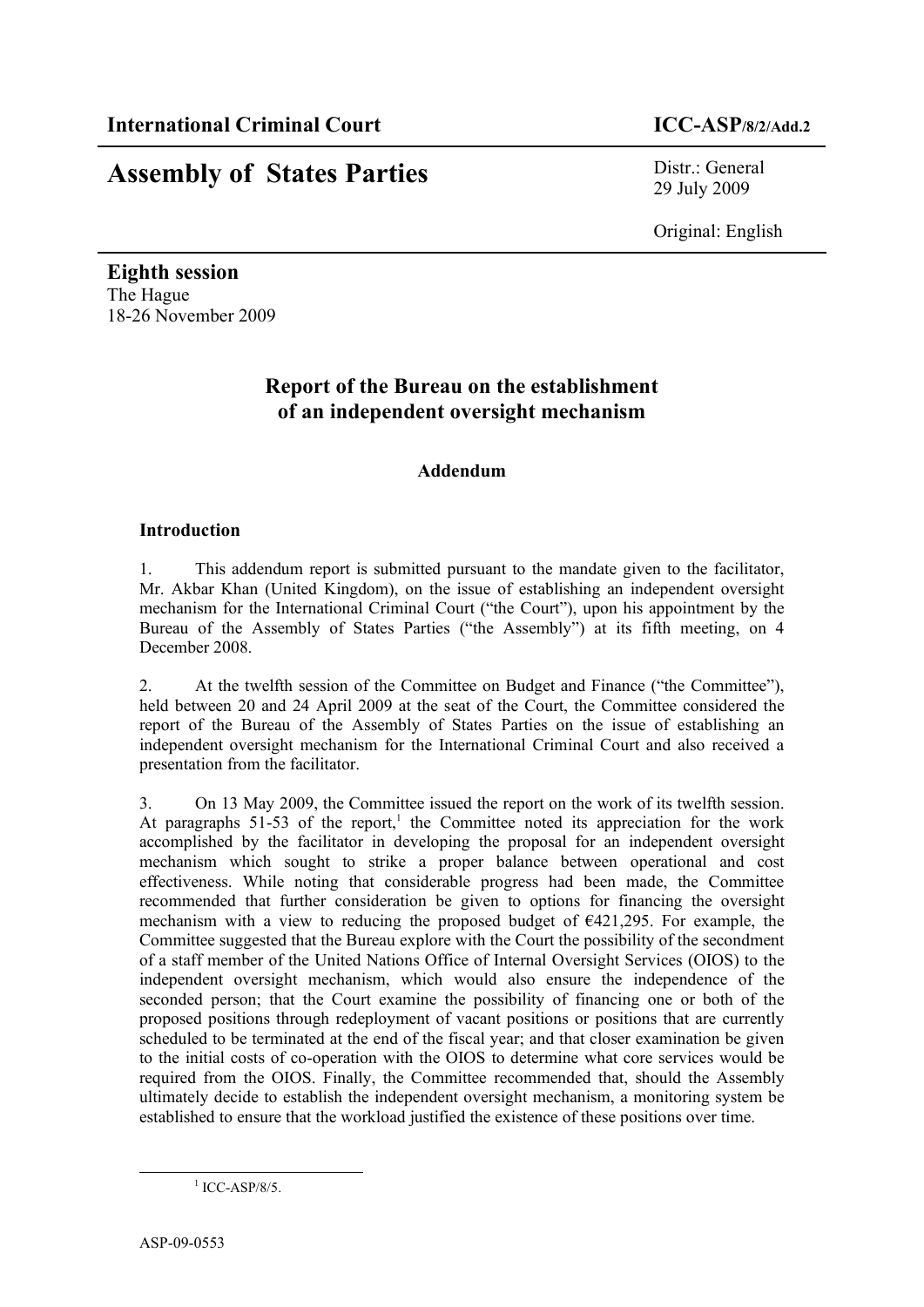4. In order to address the views expressed by the Committee, the facilitator held a further meeting with The Hague Working Group ("the Working Group") on 23 June 2009. During the informal discussions various positions were expressed with regard to the points raised by the Committee. In addition to the points referred to below, the facilitator advised the Working Group that in order to enable the oversight mechanism to investigate potential misconduct of elected officials as envisaged in "Recommendation 3" of the Bureau's report, 2 it would be necessary for the Assembly to either: a) request that the Rules of Procedure and Evidence and the Regulations of the Court be amended; or b) invite the judges to delegate the function to the oversight mechanism. On this particular issue there was a broad consensus for option a). On the remaining recommendations made by the Committee, the Working Group also heard the views of the Court following its prior consultation with the OIOS on the issues raised. In light of its presentation, the Court was requested to provide an updated schedule of costs for the Committee, reflecting the budgetary implications for the first year of establishing the independent oversight mechanism with and without a secondment from the OIOS. This schedule is attached in the annexes.

5. The Working Group reached the following views on the recommendations made by the Committee:

#### **(a) Possibility of the secondment of a staff member of the OIOS to the independent oversight mechanism**

6. In response to this recommendation, the Court informed the Working Group that the OIOS was willing to second a P-5 Operations Manager experienced in setting up an investigation unit, as opposed to an investigator. With respect to the initial costs, the Working Group was informed that an Operations Manager could provide training etc. at no additional cost for the first year. If there were an investigation, the cost of US\$1,000 per day would be borne by the Court. The Registry official stated that the Registrar was still in the process of taking a position regarding the possibility of a secondment.

7. There was broad support for the secondment of a staff member from the OIOS to the position of the head of the office of the independent oversight mechanism. It was noted, that this would bring some benefits to the Court during the first year of the mechanism's operation. Save for the fixed professional staff and travel costs, there would be no additional cost to the Court apart from the cost of any investigation to be taken up. Additionally, the Court could schedule its capacity building through the transfer of knowledge and experience earlier than the end of the secondment period, i.e. through the recruitment of a staff member to work alongside the OIOS person. It was also suggested that, as an additional long-term cost saving measure, the Court staff member, who would be recruited to succeed the OIOS secondee, could be recruited at the lower P-4 level, after establishment of the office and the necessary transfer of knowledge.

#### **(b) Recommendation that the Court examine the possibility of financing one or both of the proposed positions through redeployment of vacant positions or positions that are currently scheduled to be terminated at the end of the fiscal year**

8. As regards the redeployment of a post from the Court to the independent oversight mechanism, the Court informed the Working Group that this was not possible as there was no vacant post that could be redeployed. In response to a query as to the possibility of using a P-5 position that in 2009 had been temporarily redeployed in Major Programme VI, the Court indicated that the possibility had also been explored and that the post would need to remain in the Secretariat of the Trust Fund for Victims.

 $2$  ICC-ASP/8/2, para. 43 (c).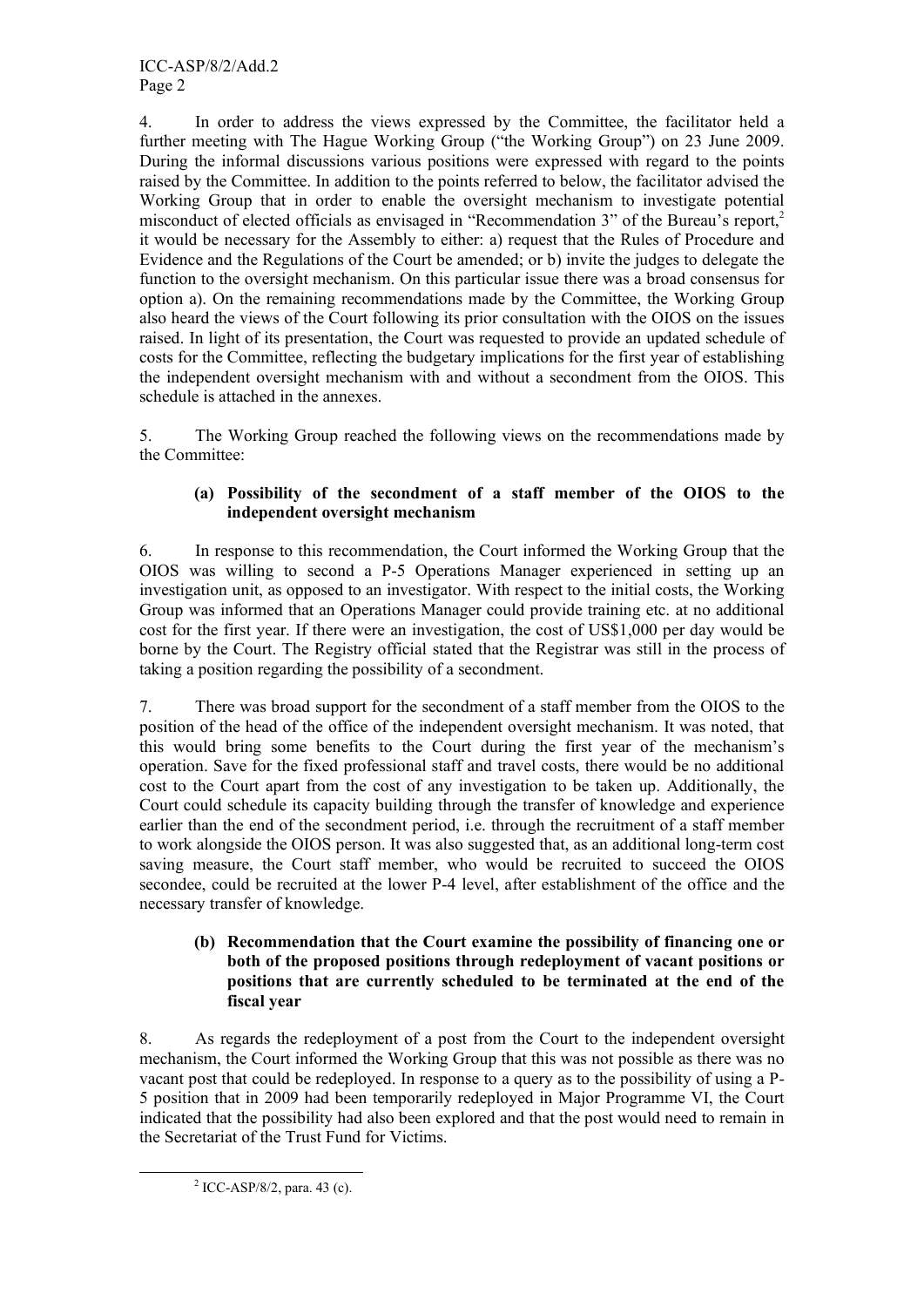#### **(c) Recommendation that closer examination be given to the initial costs of cooperation with the OIOS to determine what core services would be required from the OIOS**

9. As regards the initial costs of cooperation with the OIOS and what core services would be required, the Court informed the Working Group that such core activities would be those included in annex II to this addendum.

#### **(d) Recommendation to establish a monitoring system to ensure that the workload justified the existence of these positions over time**

10. As to the recommendation of the Committee on the need to set up a monitoring system so as to assess the workload of the mechanism vis-à-vis its staff, the Working Group agreed that the oversight provided by the Assembly and the Committee would suffice and that no additional system appeared to be justified at this stage.

11. In light thereof, the Working Group suggested the following amendments to the recommendations set out in the Bureau's report: *(proposed amendments in italics)*

#### **Recommendation 2 (Paragraph 42 of the Bureau's report)** 3

#### **Setting up the independent oversight mechanism**

12. It is recommended that the decision to establish the oversight mechanism incorporate a decision to recruit two oversight mechanism staff, i.e. one staff member who will head the office at the P-5 level and one further support staff member at the P-1 or P-2 level. *Strong* c*onsideration should be given to seconding the head of the office from the OIOS during the first year of the office, with a view to transferring knowledge and experience to the staff member to be recruited by the Court.* These staffing levels and grades may be reviewed again by the Assembly once the oversight mechanism has been fully operational for a reasonable period of time. These individuals will begin work six months before the oversight mechanism becomes officially operational so as to develop all its functions, regulations, rules, protocols and procedures and submit them to the Assembly for approval. The recruitment process for the position of head of the oversight mechanism shall be conducted by the Bureau in coordination with the Court. The independent oversight mechanism shall be co-located (but not integrated or subordinated to) with the Office of Internal Audit.

#### **Recommendation 3 (Amendment of paragraph 43 of the Bureau's report** <sup>4</sup> **with a new subsection (e))**

#### **Scope of the independent oversight mechanism**

13. The oversight mechanism itself will be expected to develop the rules governing its work, with the following recommendations being provided for purposes of guidance only:

*(e) With regard to the investigation of elected officials it is recommended that the relevant provisions of the Rules of Procedure and Evidence and the Regulations of the Court be amended to remove this function from the judges and to transfer it to the independent oversight mechanism.*

 $3$  Ibid., para. 42.<br> $4$  Ibid., para. 43.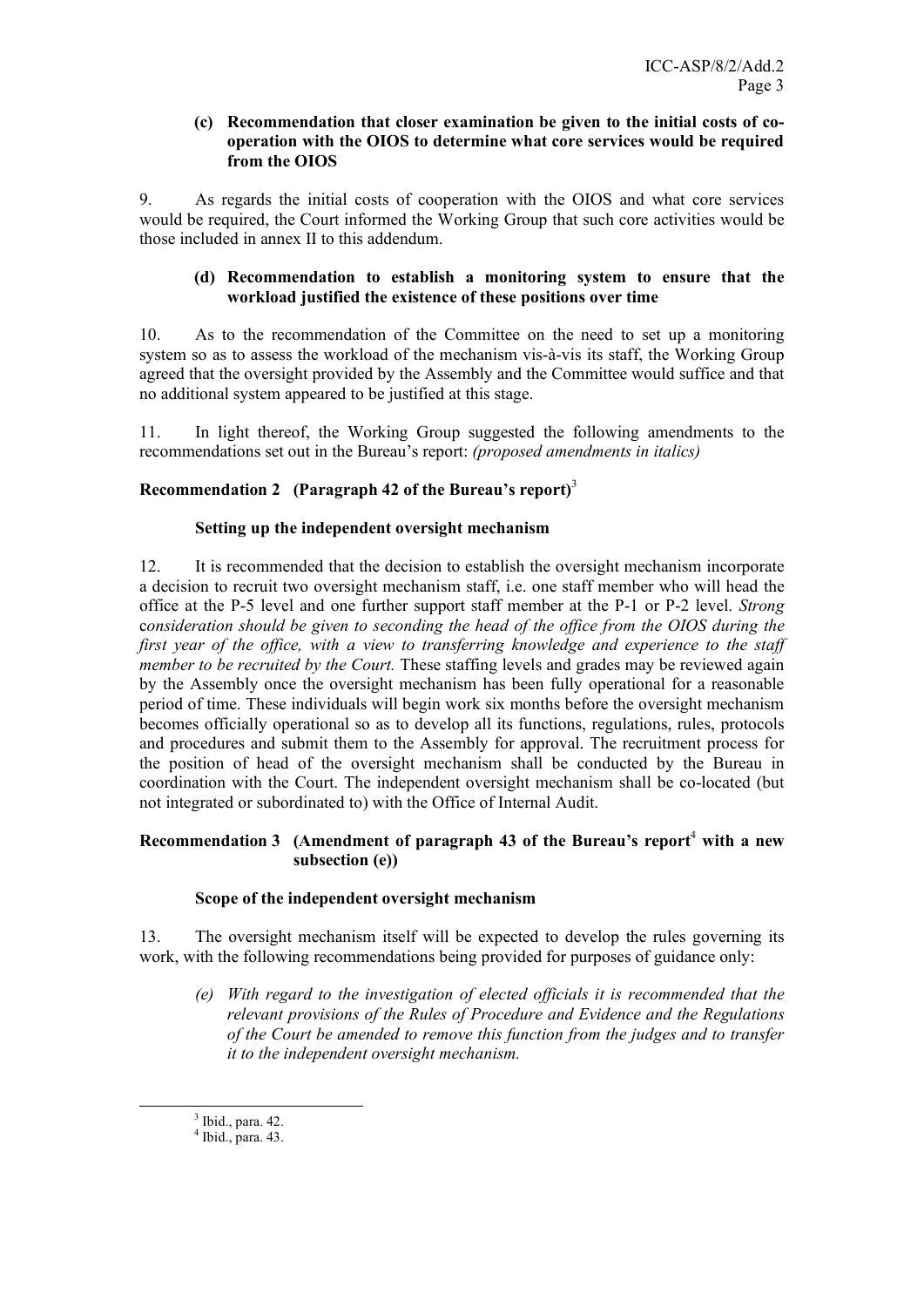# **Annex I**

## **Budget Proposed budget 2010**

*(in euros)*

| Independent oversight mechanism                                                     | <b>Basic</b> | <b>Total with OIOS</b><br>secondment | <b>Total without OIOS</b><br>secondment |
|-------------------------------------------------------------------------------------|--------------|--------------------------------------|-----------------------------------------|
| Professional staff (5% vacancy rate)                                                | 231,600      | 231,600                              | 231,600                                 |
| General Service staff                                                               |              |                                      |                                         |
| General temporary assistance                                                        |              |                                      |                                         |
| Subtotal staff                                                                      |              | 231,600                              | 231,600                                 |
| Temporary assistance for meetings                                                   |              |                                      |                                         |
| Overtime                                                                            |              |                                      |                                         |
| Consultants                                                                         |              |                                      |                                         |
| Subtotal other staff                                                                |              |                                      |                                         |
| Travel                                                                              | 10,000       | 10,000                               | 10,000                                  |
| Hospitality                                                                         |              |                                      |                                         |
| Contractual services OIOS (exchange<br>rate July 2009)                              |              |                                      | 52,000                                  |
| General operating expenses /<br>Supplies and materials /<br>Furniture and equipment | 100,000      | 100,000                              | 100,000                                 |
| Subtotal non-staff                                                                  |              | 110,000                              | 162,000                                 |
| <b>Total</b>                                                                        |              | 341,600                              | 393,600                                 |